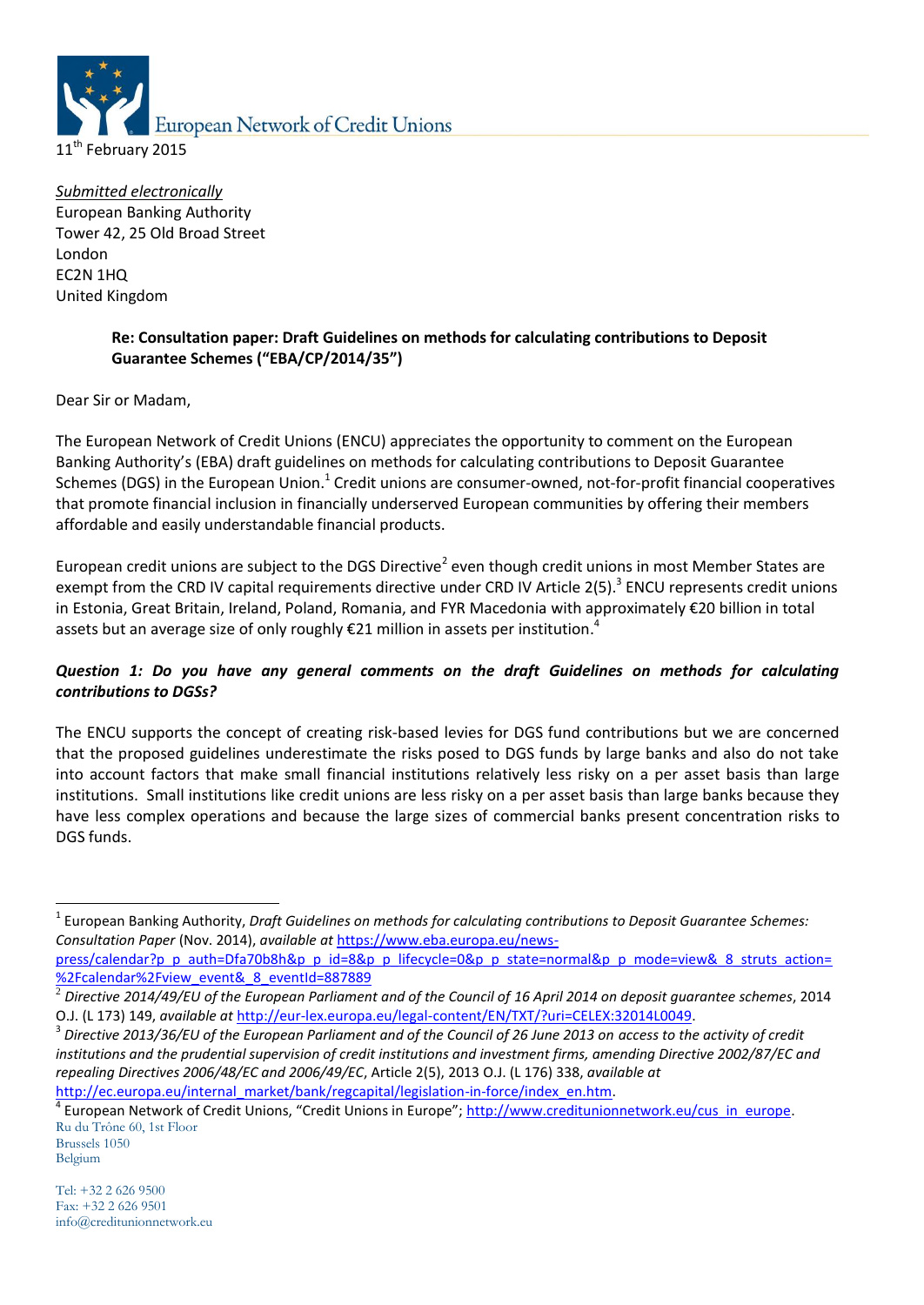

Small institutions are also relatively less well able to afford to pay such levies and, for credit unions, the money used for DGS assessments would generally be contributed to the institution's retained earnings but for the DGS levy. This means that a high level of DGS assessments on credit unions could have the unintended consequence of increasing the DGS fund's liabilities.

We urge the EBA to establish a DGS levy system that takes into account the value of an institution's Covered Deposits (CD) relative to the DGS funds' total CD liabilities or the DGS fund's total reserves, and equates lower risk with a lower ratio of these measures.

The ENCU's view on how best to quantify the risks to DGS funds based on institutional size are discussed in more detail as part of our response to Question 5, below.

## *Question 5: Do you agree with the core risk indicators proposed in these Guidelines? If not, please specify your reasons and suggest alternative indicators that can be applied to institutions in all Member States. Do you foresee any unintended consequences that could stem from the suggested indicators?*

The ENCU's comments on the core risk indicators address the following four issues: (a) Ratio of institutional Covered Deposits relative to total DGS fund liabilities or reserves; (b) Return on Assets (RoA) versus additions to retained earnings; (c) Institutional Protection Schemes; and (d) Use of CRD IV risk-based capital and liquidity measures.

#### a. Ratio of institutional Covered Deposits relative to total DGS fund liabilities or reserves

We urge the EBA to establish a DGS levy system that takes into account the value of an institution's Covered Deposits (CD) relative to the DGS funds' total CD liabilities or total reserves. We believe that consideration of institutional CD relative to the DGS fund's total liabilities or reserves would appropriately place small financial institutions generally in the low risk sector "bucket" discussed in Annex 1 which would have a lower rate of DGS assessment. In the alternative "sliding scale" approach, taking into account the value of an institution's CD relative to the DGS funds' total CD liabilities or total reserves would also appropriately control for the higher-risk business activities of large banks, as well as for the higher concentration risks presented by institutions that are large compared to a DGS fund's total CD exposures or reserves.

We believe that equating smaller financial institution asset size with the lower risk sector is appropriate based on safety and soundness reasons as well as on public policy, and is also appropriate because of large banks' de facto public subsidy created by the implicit state-backing of "too big to fail" institutions.

We are also concerned that not taking into account the institution's CD relative to the sector's total CD or the DGS fund's reserves will have the unintended consequence of making it harder for small financial institutions to build capital through earnings retention, and therefore increase the likelihood that these institutions would require assistance from a national DGS fund.

Specifically, we urge the EBA to consider as a core "individual risk indicator" either:

**(i)** The ratio of the institution's total CD to the national DGS fund's aggregate CD exposure  $(CD<sub>Instruction</sub>/CD<sub>Member State Total</sub>)$ ; or

**(ii)** The ratio of the institution's total CD to the total reserves of the national DGS fund  $(CD<sub>Instruction</sub>/DGS<sub>Total Reverse</sub>)$ .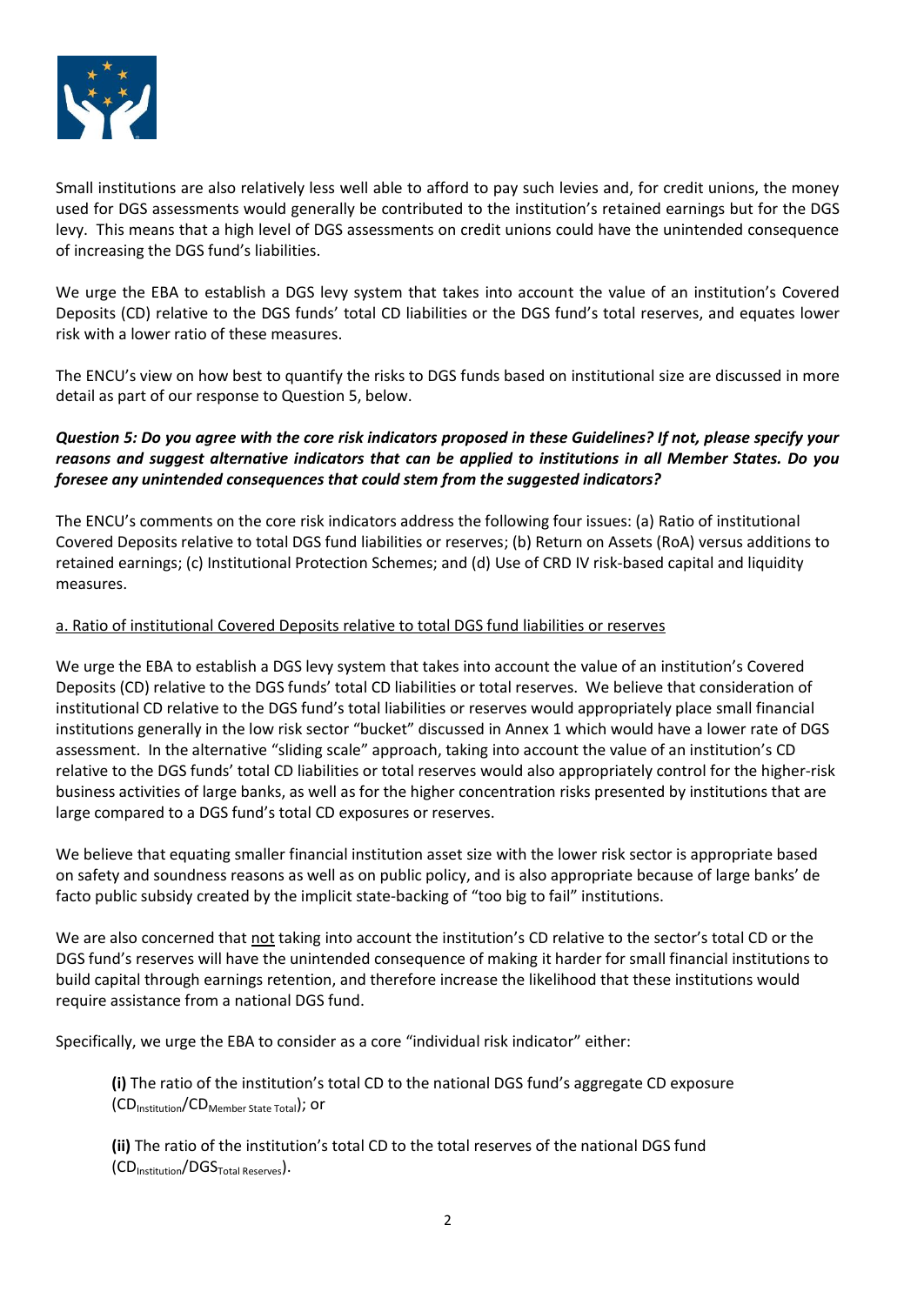

1

Whereas many European commercial banks individually exceed €20 billion in assets (or even €1 trillion in assets)—meaning that the success or failure of a single large bank could in some cases exhaust the reserves of a national DGS fund—the €20 billion in credit union assets in ENCU-member countries is divided among 928 individual credit unions that each have a separate balance sheet, independent management, and succeed or fail on their own. Some credit unions systems also operate their own, private-sector Institutional Protection Schemes (IPS) that seek to resolve weak credit unions without governmental action or funding.

Large banks each individually present a greater risk to the DGS fund than would a similar amount of small bank or credit union assets simply because large banks have many more CD tied to the success or failure of a single institution, and also because large banks typically engage in more complex and risky business activities than small banks and credit unions. Credit unions and small banks primarily engage in low-risk retail banking activities such as consumer lending and deposit-taking, and do not usually invest in complex financial instruments.

Including the ratio of an institution's total CD relative to the DGS's total CD exposure or total reserves as a core risk factor will also help credit unions and other small institutions build retained earnings in order to protect the DGS scheme from losses. As cooperatives, credit unions must build their regulatory reserves using retained earnings and have few other avenues for building regulatory capital.<sup>5</sup>

DGS levies themselves should not undermine the financial stability of any firm as this would be counterproductive to the financial stability aim of the DGS and self-defeating in terms of protecting DGS funds. The moneys credit unions would pay in DGS levies would likely otherwise be added to these institutions' regulatory capital as retained earnings and be used to protect the DGS scheme at the institutional level by lowering the institution's risk of failure. In addition, large banks are better able to afford DGS levies compared to credit unions because of the banks' larger economies of scale.

A tiered DGS levy system with higher marginal rates for larger institutions is also appropriate because small financial institutions often promote financial inclusion in underserved parts of Europe, especially rural areas. Credit unions are often the only financial institutions operating in rural areas because serving these parts of Europe are often not sufficiently profitable for most banks, and without the credit union many rural communities would have no local access to financial services.

We urge the EBA to establish a DGS levy system that takes into account the value of an institution's CD relative to the DGS funds' total CD liabilities or total reserves.

## b. Return on Assets (RoA) versus additions to retained earnings

We do not support the use of Return on Assets (RoA) as a core individual risk indicator because credit unions, as not-for-profit cooperatives, do not seek to maximise RoA and generally have lower RoAs than large banks because of their financial inclusion mission and their smaller economies of scale. A high RoA is also only relevant to safety and soundness if the institution's net income is added to its retained earnings. We think that a better measure of how the institution's income affects its risk to a DGS fund would be the ratio of the institution's additions to retained earnings relative to its total assets.

The use of RoA as a risk measure could make credit unions appear more risky than they are objectively simply because credit unions' mission is to serve their members (since a credit union can only do business with its members, who also are the credit union's owners) and because they do not seek to maximise profits at

<sup>5</sup> *See, e.g.*, Bank of England-Prudential Regulation Authority, Credit Unions Sourcebook (CREDS) § 5.2 ("Components of capital"), *available at* [http://fshandbook.info/FS/html/handbook/CREDS/5/2.](http://fshandbook.info/FS/html/handbook/CREDS/5/2)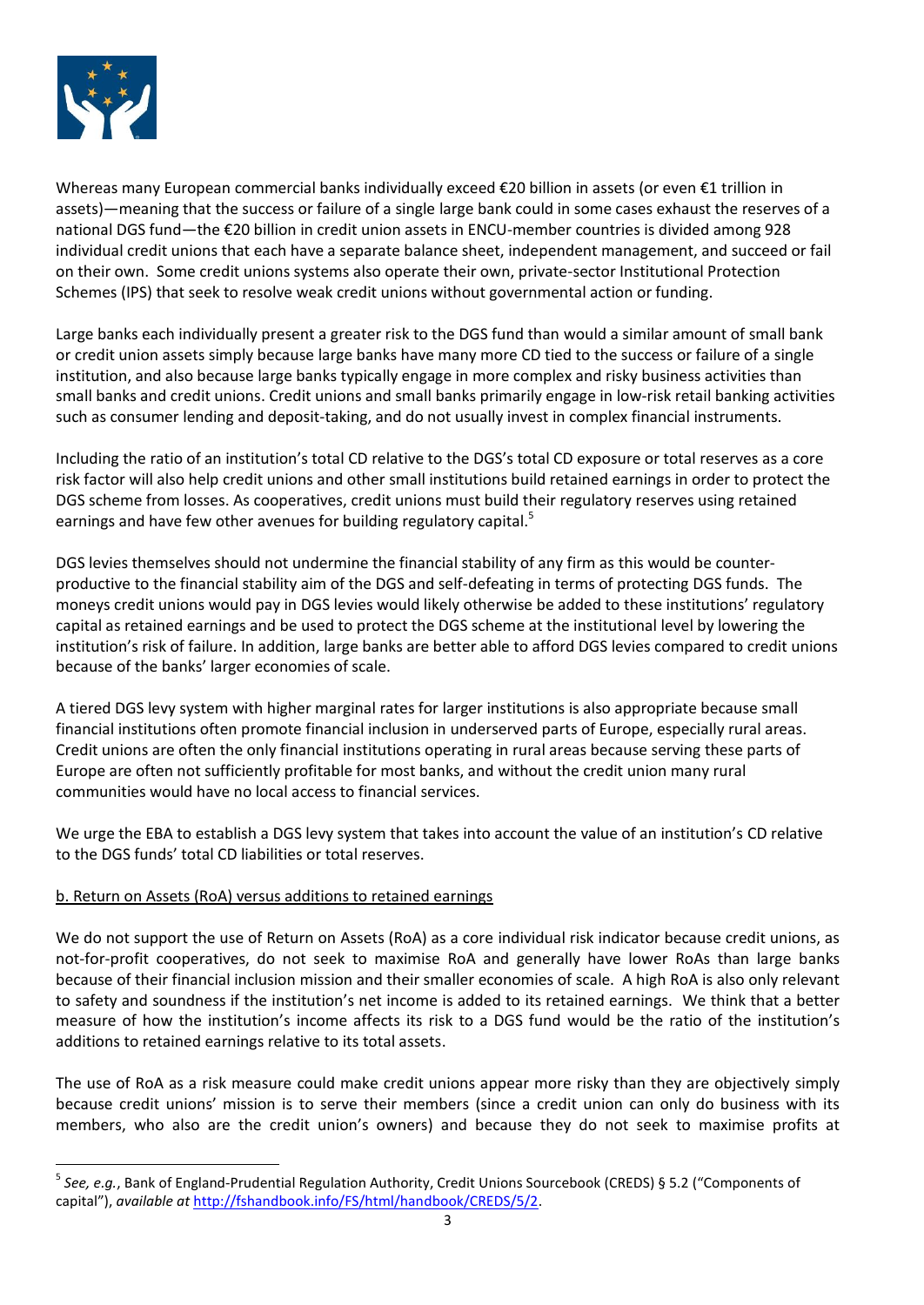

consumers' expense. Small financial institutions like credit unions can also face challenges in achieving a high RoA because of their smaller economies of scale and relatively higher expenses for personnel costs and real estate compared to other expenses (e.g., every credit union must have at least one compliance officer and branch office regardless of its asset size).

Credit union rulebooks also play a role in limiting credit unions' RoA in ways not faced by banks. For example, credit union rulebooks often include caps on the interest rates credit unions can charge (such as no more than a maximum three percent interest per month), and credit unions face restrictions on with whom they can do business in the form of "common bond of association" laws.<sup>6</sup> These laws typically limit who can join the credit union to persons who live or work in a local geographic area (such as one or more towns or cities) or who are members of a particular association or employees of a particular government agency or business. Despite these restrictions not found in the banking rulebooks, credit unions and other small institutions nonetheless contribute importantly to financial inclusion and the resilience of the banking sector in general primarily because of their small size and orientation towards local communities.

Further, as noted in the proposed guidelines, a high RoA often indicates unsustainable institutional growth and increased risk to the DGS fund, but the proposal does not provide a clear definition of what constitutes an "unsustainably high" RoA. Without a clear definition of "unsustainably high" RoA, national supervisors are likely to struggle to decide how much RoA is too much during boom periods when many financial institutions are experiencing unsustainable profits and expansions, which would under-price the risk these institutions present to a DGS fund. An institution's income included in RoA also may be spent on dividends or used to finance expansion and therefore may not be available to cover losses, unlike retained earnings.

We think that a better measure of how the institution's income affects its risk to a DGS fund would be the ratio of the institution's additions to retained earnings relative to its total assets:

> (institution's additions to reserves of retained and undivided earning during the reporting period) ----------------------------------------------------------------------

(institution's total assets)

We urge the EBA to remove RoA from the final version of the guidance, or at least to move RoA from the Annex 2 "Description of core risk indicators" to the Annex 3 "Description of additional risk factors".

We also urge the EBA to revise the guidance to include the ratio of an institution's additions to reserves relative to its total assets as a core individual risk indictor instead of RoA, or at least include this ratio in the Annex 3 "Description of additional risk factors".

#### c. Institutional Protection Schemes

1

We urge the EBA to include as a core individual risk indictor the institution's membership in a private-sector Institutional Protection Schemes (IPS). Section 13(1) of the DGS Directive mentions IPS expressly as a riskmitigating factor and credit union IPS funds play an important role in preventing credit union failures at no cost to government. We therefore urge the EBA to include IPS membership in the Annex 2 "Description of core risk indicators" instead of the Annex 3 "Description of additional risk indicators".

<sup>6</sup> *See, e.g.*, HM Treasury, *The Legislative Reform (Industrial and Provident Societies and Credit Unions) Order 2011*§ 12 ("Common bonds")*, available at* [http://www.legislation.gov.uk/uksi/2011/2687/made.](http://www.legislation.gov.uk/uksi/2011/2687/made)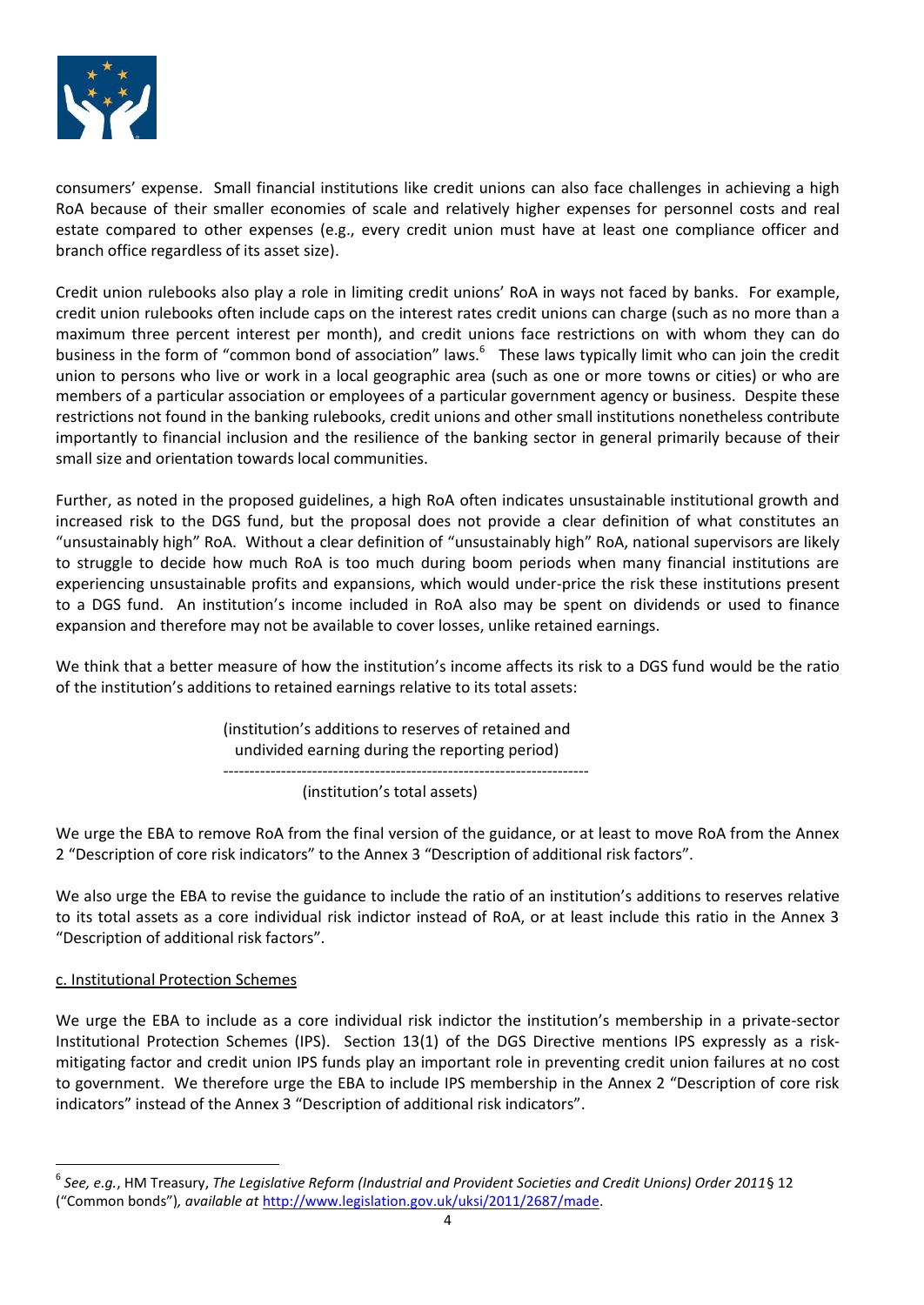

1

Credit union associations often operate private-sector IPS that are funded by their member credit unions and act as "stabilisation funds" to help resolve weak institutions without governmental assistance from a DGS fund or other source. For example, the Irish League of Credit Unions (ILCU) operates its own internal stabilisation fund for affiliated credit unions in the Republic of Ireland and Northern Ireland called the Savings Protection Scheme (SPS). The SPS has given support to a number of credit unions over the years without the use of public moneys.

We believe that private-sector IPS fund memberships for credit unions and similar IPS fund membership should be considered as a factor reducing risk to DGS funds in all Member States where such IPS funds exist.

#### d. Use of CRD IV risk-based capital and liquidity measures

Credit unions in most Member States are exempt from the CRD IV under CRD IV Article 2(5) and therefore are not subject to the CRD IV's risk-based capital measures, the Liquidity Coverage Ratio (LCR), the Net Stable Funding Ratio (NSFR) and other CRD IV-based ratios. We believe that credit unions calculating Risk-Weighted Assets, the LCR, the NSFR, et cetera, solely for purposes of DGS levy classifications would be an unwarranted regulatory burden.

We urge the EBA to clarify that using these CRD IV-based ratios are not required with respect to DGS levies on institutions that are exempt from the CRD IV under Article 2(5), and that supervisors should not include ratios based on CRD IV measures when calculating DGS assessments for credit unions and other institutions that are exempt from the CRD IV under Article 2(5).

## *Question 6: Do you agree with the option to use either capital coverage ratio or Common Equity Tier 1 ratio as a measure of capital? Would you favour one of these indicators rather than the other, and why?*

Credit unions rely on retained earnings—a form of Common Equity Tier 1 capital—as their primary source of regulatory capital.<sup>7</sup> We believe that a leverage ratio of Tier 1 Capital to total assets is likely to provide the best indicator of the institution's likely risk to the DGS fund because a leverage ratio is less susceptible to regulatory capital arbitrage than risk-weighted assets.

A leverage ratio of Common Equity Tier 1 to total assets in the case of credit unions, however, would be generally similar to the credit unions' ratio of total Tier 1 capital to total assets.

We do not support using Risk-Weighted Assets in these equations because credit unions are exempt from the CRD IV risk-based capital requirements under Article 2(5) and therefore would not have to calculate Risk-Weighted Assets except for purposes of the DGS levies. We believe that credit unions calculating Risk-Weighted Assets solely for purposes of DGS levy classifications would be an unwarranted regulatory burden.

## *Question 7: Are there any particular types of institutions for which the core risk indicators specified in these Guidelines are not available due to the legal characteristics or supervisory regime of these institutions? Please describe the reasons why these core indicators are not available.*

We support the proposed guidelines' provision for national competent authorities to exclude and adjust the core risk indicators for certain sectors based on the legal characteristics and reporting requirements of those sectors. In addition to being exempt from the CRD IV, credit unions in the EU are subject to a range of bespoke,

<sup>&</sup>lt;sup>7</sup> See id. ("The following are included in the meaning of 'capital' for the purposes of this chapter: (a) audited reserves; (b) interim net profits; (c) deferred shares; (d) subordinated debt meeting the requirements set out at (4); (e) initial capital; and (f) revaluation reserves, arising from the differences between book values and the current market values of property fixed assets . . . .").